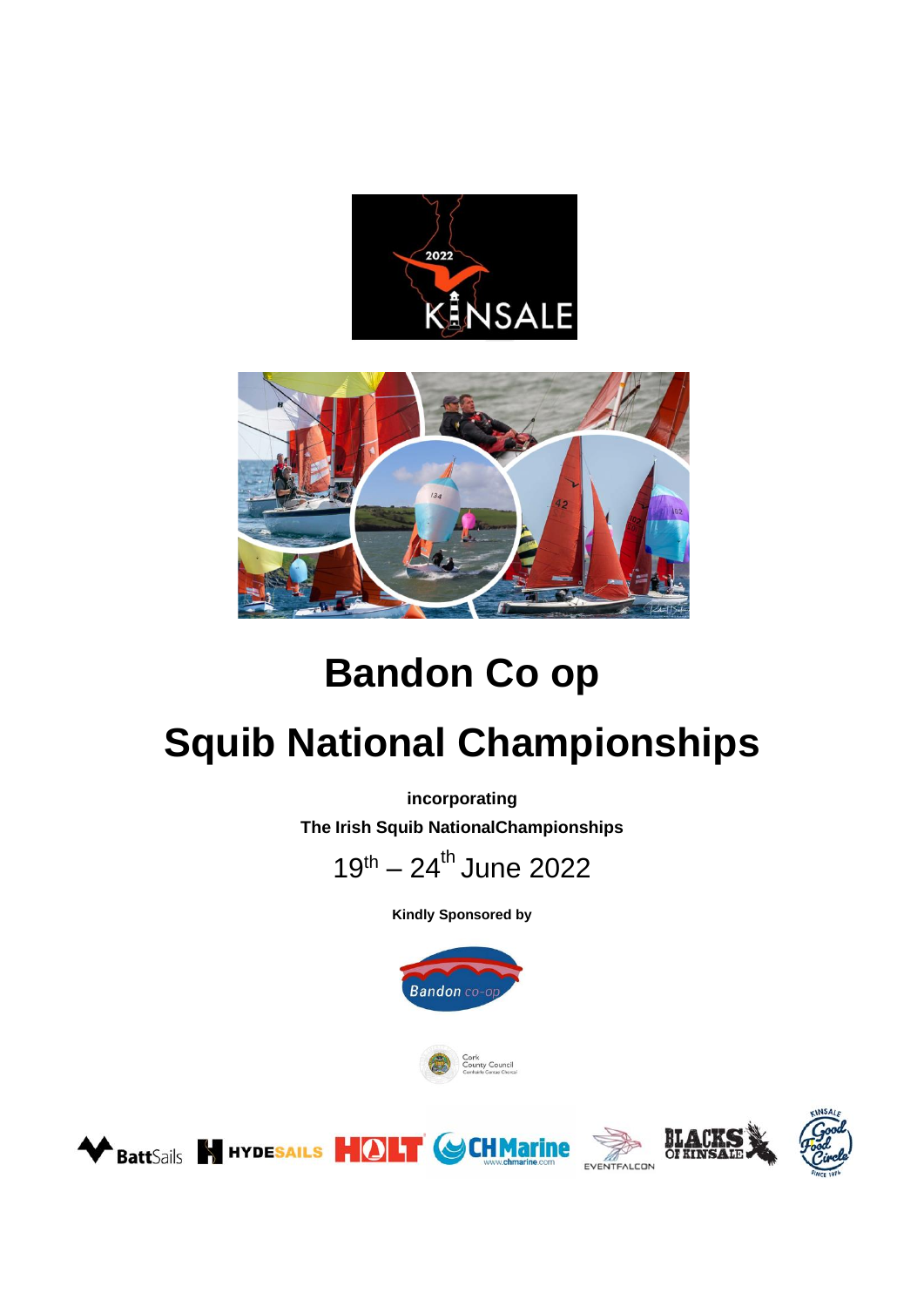





## **Sailing Instructions**

#### **1 Rules**

- 1.1 The Organising Authority (OA) is Kinsale Yacht Club in conjunction with the National Squib Owners Association, (NSOA), and the Irish Squib Class, (ISC).
- 1.2 This regatta will be governed by the 'rules' as defined in the Racing Rules of Sailing (RRS) and the Equipment Rules of Sailing (ERS) of World Sailing, and the National Squib Class Rules except as any of the foregoing are altered by the Notice of Race (NoR) or Sailing Instructions (SI) and any other applicable rules.
- 1.3 The Irish Sailing Prescriptions to the Racing Rules of Sailing 2021-2024 shall apply. See [IS-](https://www.sailing.ie/Portals/0/documents/2020/racing/IS-Prescriptions-to-Racing-Rules-2021-24-Board%20Approved.pdf)[Prescriptions-to-Racing-Rules-2021-24-Board Approved.pdf \(sailing.ie\)](https://www.sailing.ie/Portals/0/documents/2020/racing/IS-Prescriptions-to-Racing-Rules-2021-24-Board%20Approved.pdf)
- 1.4 Squib Class Rule C.10.2(b) will apply. This rule is changed as follows in accordance with RRS 87:

*"More than one spinnaker may be carried on board for the duration of the Championships. Spinnakers may not be changed while racing."*

- 1.5 RRS 78.2 is changed by NoR 6.2.
- 1.6 RRS Appendix G3 will apply as changed by NoR 11.
- 1.7 Where there is a conflict between the Notice of Race and the Sailing Instructions, the Sailing Instructions shall prevail. This changes RRS 63.7
- 1.8 Sailing instructions (SI) may change other rules in accordance with RRS 86.1(b).
- 1.9 The event shall adhere to [Irish Sailings Sustainable Event Guidelines.](https://www.sailing.ie/Cruising/Our-Environment)

**BattSails & HYDESAILS HOLT GCHMarine** 

- 1.10 All boats may be required to display a Championship pennant from their backstay, no lower than one (1) meter above the aft deck level, measured parallel to a taught backstay.
- 1.11 Amendment to class rule for advertising- The AQL spinnakers from the 2018 Nationals are permitted to be used by competitors.

#### **2 Notices to Competitors and Briefings**

- 2.1 Notices to competitors will be posted on the official notice board which will be located on the window of the Championship race office, on the ground floor of Kinsale Yacht Club. Notices may also be posted on the Championship WhatsApp group. The official notice board shall take precedence.
- 2.2 A briefing for competitors will be held in the clubhouse bar at 1800 hrs Saturday 18<sup>th</sup> June.



Revision 1.0

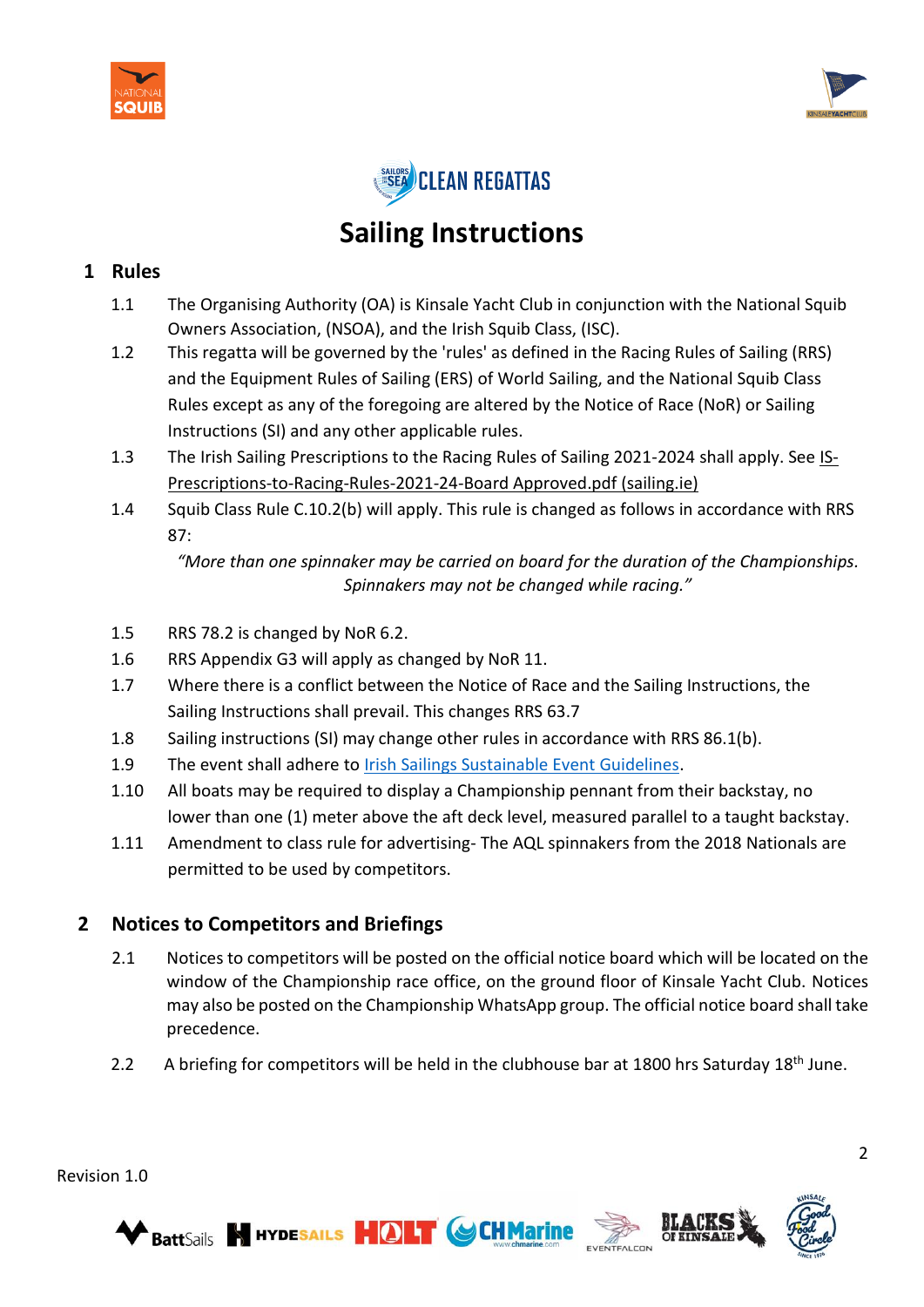



#### **3 Changes to Sailing Instructions**

- 3.1 Any change to these sailing instructions will be posted on the official notice board, not less than 2 hours before the first warning signal on the day it will take effect.
- 3.2 Changes to the schedule of races will be posted by 2000hrs the day before it will take effect.
- 3.2 Changes to these sailing instructions may also be posted on Championships WhatsApp group. The official notice board takes precedence, and the responsibility remains with competitors to check the official notice board.

#### **4 Signals made ashore**

- 4.1 Signals made ashore will be displayed from the main Club flagpole located in the Kinsale yacht Club dinghy park.
- 4.2 When flag **AP** is displayed ashore, with two sound signals, competitors shall not launch until flag **AP** is lowered with one sound signal. The warning signal will not be displayed sooner than 60 minutes after lowering flag **AP.** This amends race signals in **RRS.**
- 4.3 When flag **L** is displayed ashore it will be flown only until the warning signal for the first race affected by the relevant notice to competitors.

#### **5 Schedule of Races**

Table 1 sets out the Championships sailing schedule. The social program will be published on the Championship website.

| <b>Date</b>                       | Time          | <b>Event/Activity</b>                                                                                                                   | <b>Location</b>                                                               |
|-----------------------------------|---------------|-----------------------------------------------------------------------------------------------------------------------------------------|-------------------------------------------------------------------------------|
| Friday<br>17 <sup>th</sup> June   | 1600-1800     | Registration                                                                                                                            | Kinsale Yacht Club                                                            |
| Saturday<br>18 <sup>th</sup> June | 0900 - 1700   | Registration                                                                                                                            | Kinsale Yacht Club                                                            |
|                                   | 0900 - 1700   | Equipment inspection                                                                                                                    | Kinsale Pier                                                                  |
|                                   | $0900 - 1700$ | Launching                                                                                                                               | Kinsale Pier                                                                  |
|                                   | 1800          | Competitor's briefing                                                                                                                   | Kinsale Yacht Club                                                            |
| Sunday 19th<br>June               |               | "Blacks of Kinsale" Day                                                                                                                 |                                                                               |
|                                   | 1125          | Warning signal - practice race                                                                                                          | In the vicinity of the<br>area south of the                                   |
|                                   | 1255          | Warning signal - One series Race scheduled                                                                                              | entrance to Kinsale<br>Harbour                                                |
|                                   | 1800 onwards  | Commodores Reception and Holt daily prize-giving                                                                                        | <b>KYC Club house</b>                                                         |
| Monday<br>$20th$ June             | 1155          | <b>Hyde Sails Day</b><br>Warning signal - Two Series races scheduled.<br>Second race warning signal ASAP after first race of<br>the day | In the vicinity of the<br>area south of the<br>entrance to Kinsale<br>Harbour |

**BattSails & HYDESAILS HOLT GCHMarine** 



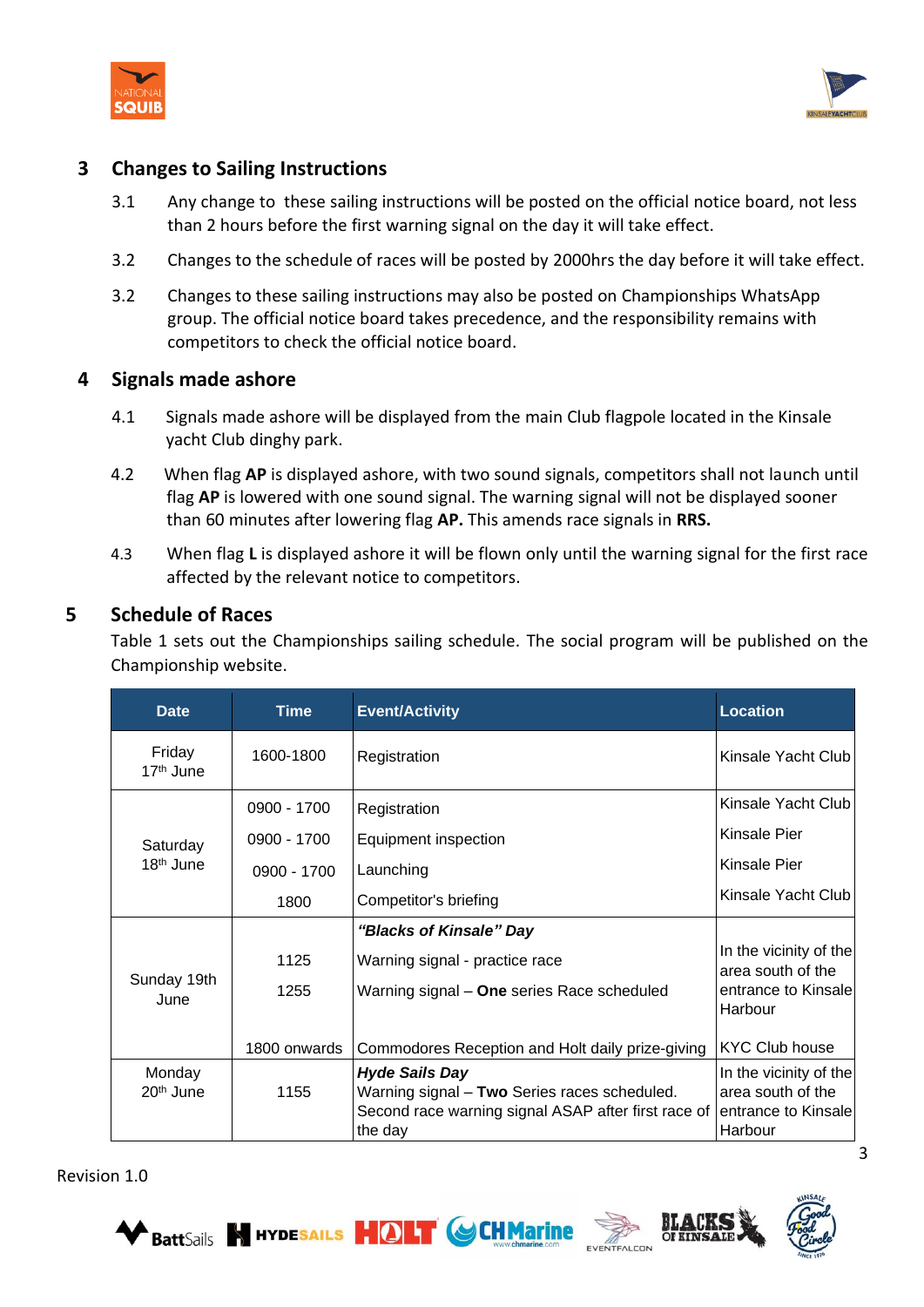



| <b>Date</b>                        | <b>Time</b>                 | <b>Event/Activity</b>                                                                                                                  | <b>Location</b>                                                               |
|------------------------------------|-----------------------------|----------------------------------------------------------------------------------------------------------------------------------------|-------------------------------------------------------------------------------|
|                                    | 1800 onwards                | Holt daily prize-giving                                                                                                                | <b>KYC Club house</b>                                                         |
| Tuesday<br>21 <sup>st</sup> June   | 1155                        | <b>Batt Sails Day</b><br>Warning signal - One series race scheduled                                                                    | In the vicinity of the<br>area south of the<br>entrance to Kinsale<br>Harbour |
|                                    | 1800 onwards                | Holt daily prize-giving                                                                                                                | <b>KYC Club house</b>                                                         |
| Wednesday<br>22 <sup>nd</sup> June | 1155                        | <b>CH Marine Day</b><br>Warning Signal - Two series races scheduled.<br>Second race warning signal ASAP after first race of<br>the day | In the vicinity of the<br>area south of the<br>entrance to Kinsale<br>Harbour |
|                                    | 1800 onwards                | Holt daily prize-giving                                                                                                                | <b>KYC Club house</b>                                                         |
| Thursday<br>23rd June              | 1155                        | <b>Cork County Council Day</b><br>Warning Signal - One series race scheduled                                                           | In the vicinity of the<br>area south of the<br>entrance to Kinsale<br>Harbour |
|                                    | 1800 onwards                | Holt daily prize-giving                                                                                                                | <b>KYC Club house</b>                                                         |
| Friday<br>$24th$ June              | 1125                        | Warning signal-<br>One series race scheduled                                                                                           | In the vicinity of the<br>area south of the<br>entrance to Kinsale<br>Harbour |
|                                    | <b>ASAP</b> after<br>racing | Craning out of boats                                                                                                                   | Kinsale Pier                                                                  |
|                                    | 1930                        | Championship Dinner and Prize-Giving                                                                                                   | Trident Hotel,<br>adjacent to KYC                                             |
| Saturday<br>25 <sup>th</sup> June  | 0930 onwards                | Crane out continues                                                                                                                    | <b>Kinsale Pier</b>                                                           |

Table 1- Schedule of Races

- 5.1 For the purposes of results and awarding prizes, races will be numbered in the order in which they are completed.
- 5.2 A maximum of one extra race per day may be sailed, providing the series becomes no more than one race ahead of schedule and the change is made in accordance with SI 3.
- 5.3 When more than one race is scheduled on a day the second race will start as soon as possible after completing the previous race.





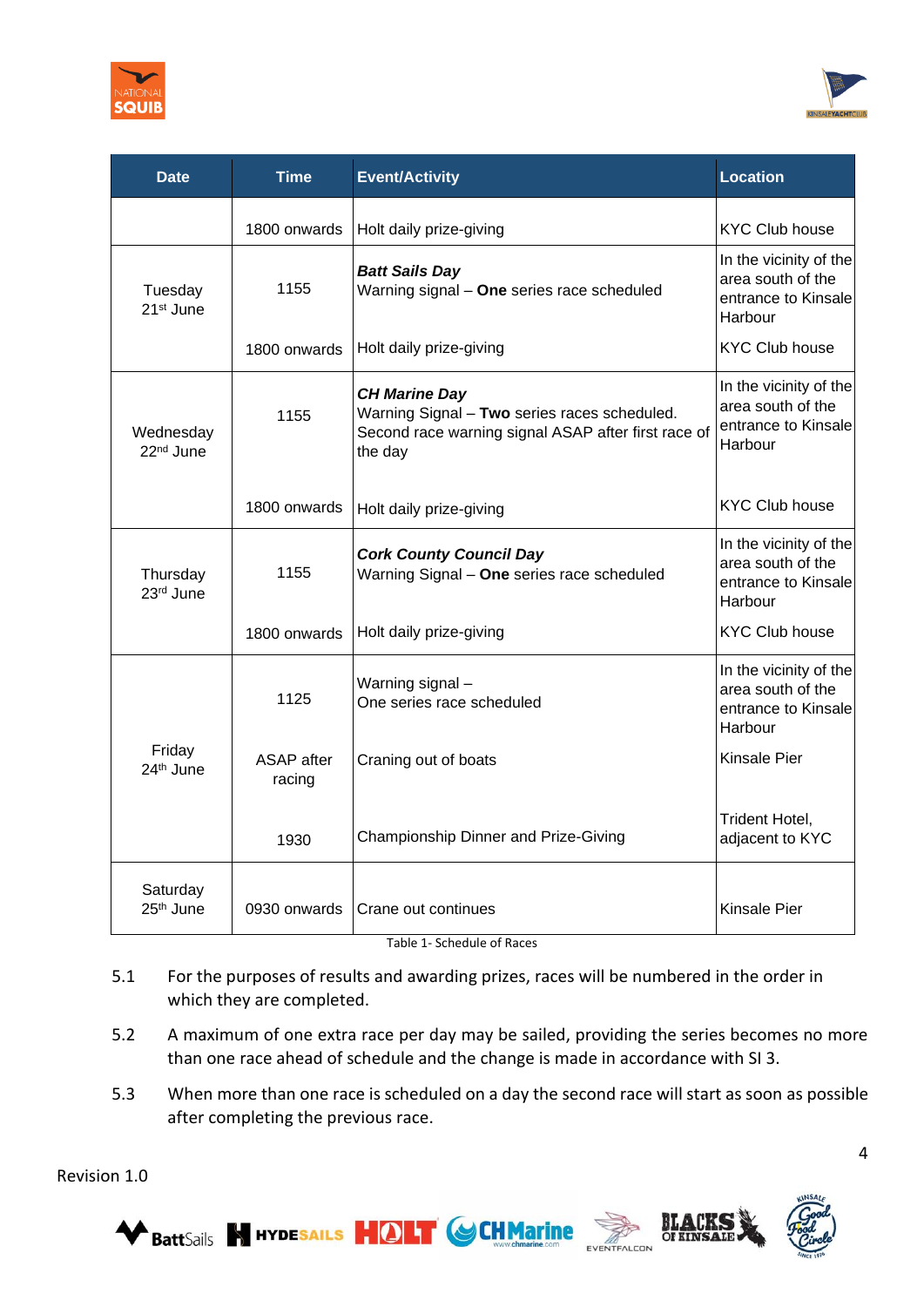



- 5.4 If the practice race is abandoned it shall not be re-sailed and the next warning signal shall be for the first series race. This changes race signals abandonment, for the practice race only.
- 5.5 The Race Officer reserves the right to amend the schedule of races as may be required. Any such changes will be in accordance with SI 3.2.
- 5.6 On the last day of the event no warning signal will be made after 1400hrs.

#### **6 Class Flag**

6.1 The Class flag will be **Naval Numeral Nine**.

#### **7 Racing Area**

- 7.1 The race area will be located in the vicinity South of the entrance to Kinsale Harbour, see **Appendix A**. Sailing time to the race area is approximately 30 minutes
- 7.2 Boats arriving at the race area will sail downwind on the Starboard side, and across the stern of the Committee boat and inform the Committee of their sail number.

#### **8 Courses**

- 8.1 **Appendix B** illustrates the courses to be sailed and the order in which marks are to be rounded or passed and the side on which each mark is to be left.
- 8.2 The Race Committee boat will display the approximate compass bearing of the first leg of the course on the Starboard side of the Committee boat.
- 8.3 The Committee boat will display the course to be sailed and number of rounds on the Port side of the Committee boat before the warning signal for each race.

#### **9 Marks**

- 9.1 The racing marks will be orange tetrahedron buoys and may display an advertising band.
- 9.2 The spreader mark will be a red cylindrical buoy.
- 9.3 The change of course mark will be an orange tetrahedron buoy.

#### **10 The Start**

Revision 1.0

- 10.1 Races will be started in accordance with Rule 26 of the RRS
- 10.2 The start line will be between a red and white pole displaying an orange flag on the Committee boat and either a red and white pole on a vessel at the port end of the starting line, or a dan buoy, displaying an orange flag.
- 10.3 To alert boats that a race or sequence of races will start soon, one sound signal shall be made at least five (5), minutes before a warning signal is displayed.





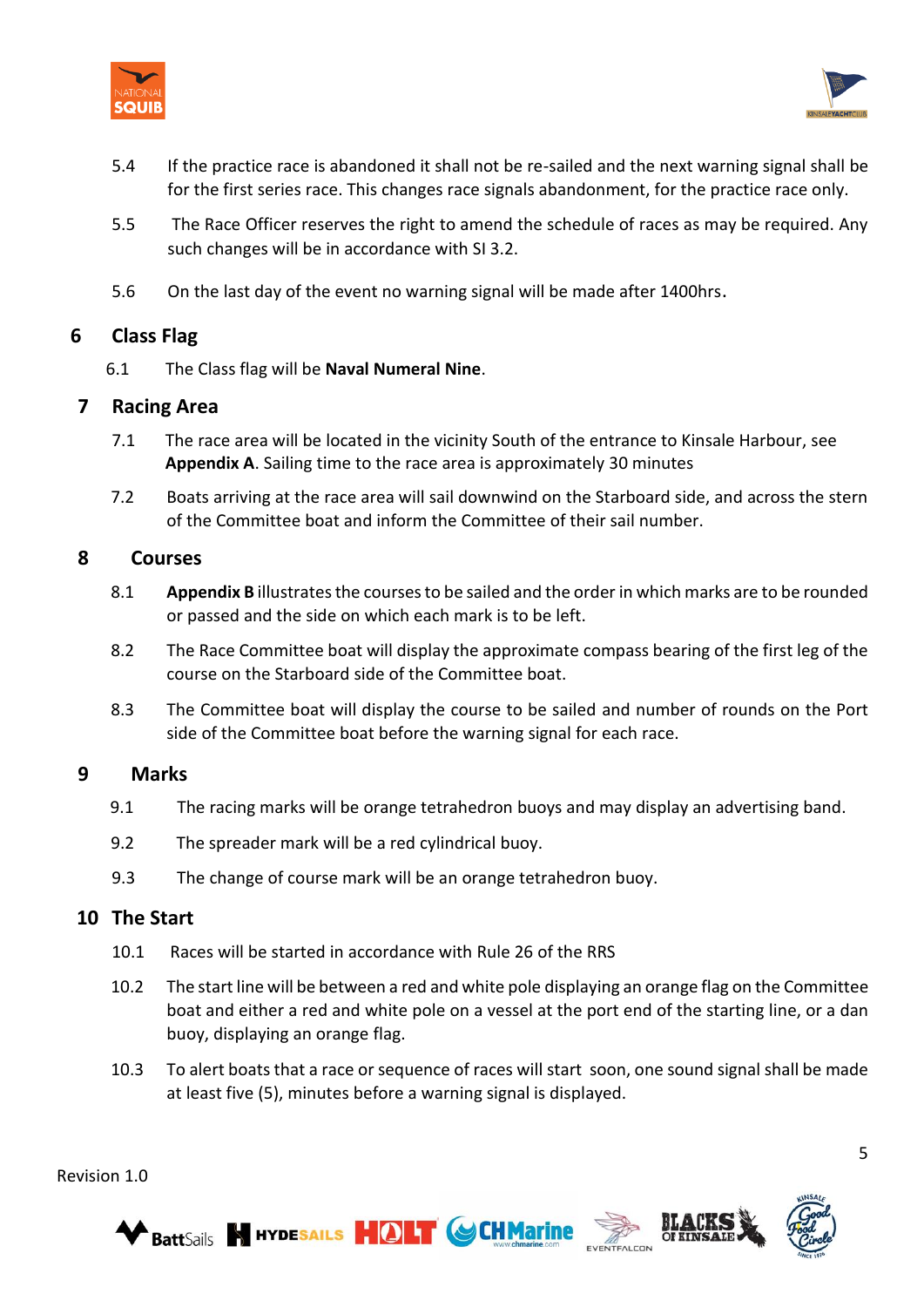



- 10.4 The pin end boat may repeat visual signals for the Committee boat, including boats deemed to be OCS under rule 30.3. The signals of the Committee boat shall govern.
- 10.5 Boats disqualified under rule 30.3 (U Flag), will be notified by displaying their sail numbers on the starboard side of the finishing vessel.
- 10.6 If a black flag start is followed by a General Recall, the sail numbers of the boats disqualified under rule 30.4 will be displayed on the race Committee boat at least five minutes before the first substitute is removed prior to the warning signal for the same race. This changes rule 30.4.
- 10.7 A boat starting later than 5 minutes after her start time will be scored Did Not Start (DNS) without a hearing. This changes RRS A4 and A5.
- 10.8 The Race Committee boat is named **'Spare Time'** and is a white Beneteau Swift Trawler 42.



*Race Committee Boat- "Spare Time"*

#### **11 Change of the next leg of the course**

- 11.1 To change the next leg of the course, the Race Committee will lay a new mark and remove the original mark as soon as practicable. When in a subsequent change a new mark is replaced, it will be replaced by an original mark. This changes rule 33.
- 11.2 A change of course after the start will be signalled before the leading boat has begun the leg, although the relocated mark may not be in position. Any mark to be rounded after rounding the relocated mark may be relocated to maintain the course configuration.

#### **12 The Finish**

- 12.1 The finishing line will be between the mast displaying a blue flag on the Committee boat and a dan buoy or a pole on an anchored boat.
- 12.2 Boats failing to finish within 60-minutes after the first boat sails the course and finishes, will be scored according to their observed position on the course, which may be their position at the last mark rounded. This changes Rule 35, A4 and A5.
- 12.3 The Race Committee may award a finishing place to a boat by pointing Flag W at her with a sound signal. The signalled boat shall be deemed to have finished; the score awarded shall be

Revision 1.0



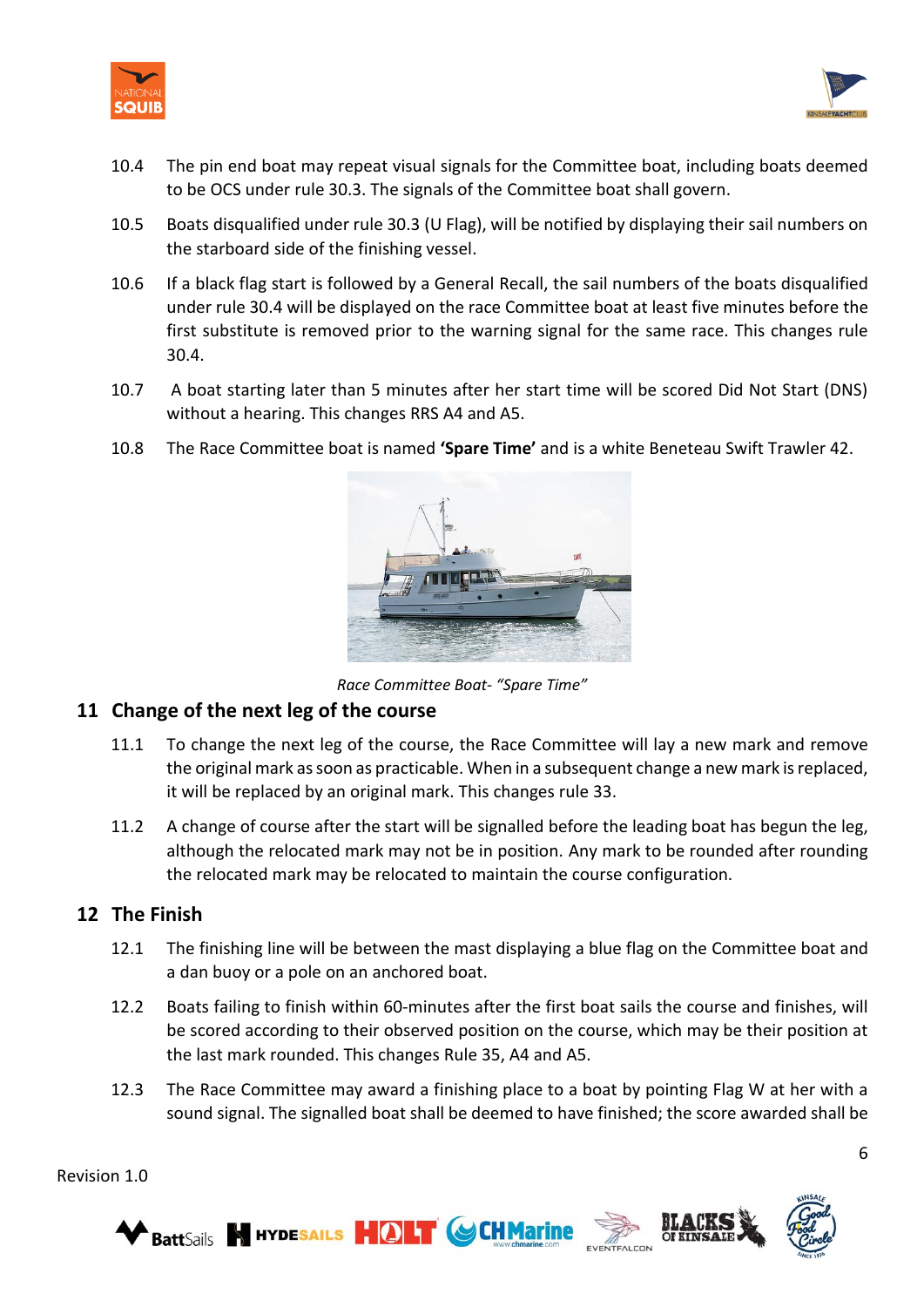



the position she occupied at the time of the signal. If two or more overlapped boats are signalled, they shall be scored as if they were tied. Any W flagged boat shall return to the start area immediately. This changes rules 28.1 and A3.

#### **13 Shortened Courses**

- 13.1 Courses may be shortened at any time at the sole discretion of the Race Officer. This changes RRS 32.1.
- 13.2 If the Race Officer signals a shortened course from the Committee Boat (displays flag S with two sound signals) before boats have reached mark 4s-4p (Course A- Windward/Leeward), or Mark 3 (Course B- Triangle/Sausage), boats must leave mark 4p or mark 3 as appropriate to port and proceed to the normal finish line. This replaces RRS 32.2.

#### **14 Retirements**

14.1 A boat retiring from a race will inform any race official boat by hailing or by VHF, stating their sail number and intention to retire or leave the course area. Failure to do so will not be grounds for inter-boat protests.

#### **15 Time Limits**

- 15.1 The time limit for a race will be 210 minutes after the start,
- 15.2 If no boat has passed mark one within 60 minutes of the start of a race, the race will be abandoned.

#### **16 Protests and Requests for Redress**

- 16.1 Protest forms will be available online on the championship website, see [Bandon Co-op Squib](https://www.kyc.ie/squibnationals2022/)  [National Championships 2022 -](https://www.kyc.ie/squibnationals2022/) Kinsale Yacht Club (kyc.ie). Protests forms shall be completed and lodged online within the protest time limit, which will be 90 mins after the last boat finished the last race of the day.
- 16.2 Notices will be posted on the official notice board no later than 30 minutes after the time limit to inform competitors of hearings in which they are parties or named witnesses. Notices may also be posted on the Championship WhatsApp group.
- 16.3 Hearings will be held in the protest room located within Kinsale Yacht Club, beginning at the time posted. Directions to the protest room will be posted on the official notice board.
- 16.4 Notices of protests by the Race Committee or Protest Committee will be posted to inform boats under rule 61.1(b) (Redress).
- 16.5 Protests will be heard as soon as possible, approximately in the order they were received . It is the responsibility of the protestor, protestee and witnesses to make themselves available for the hearing.





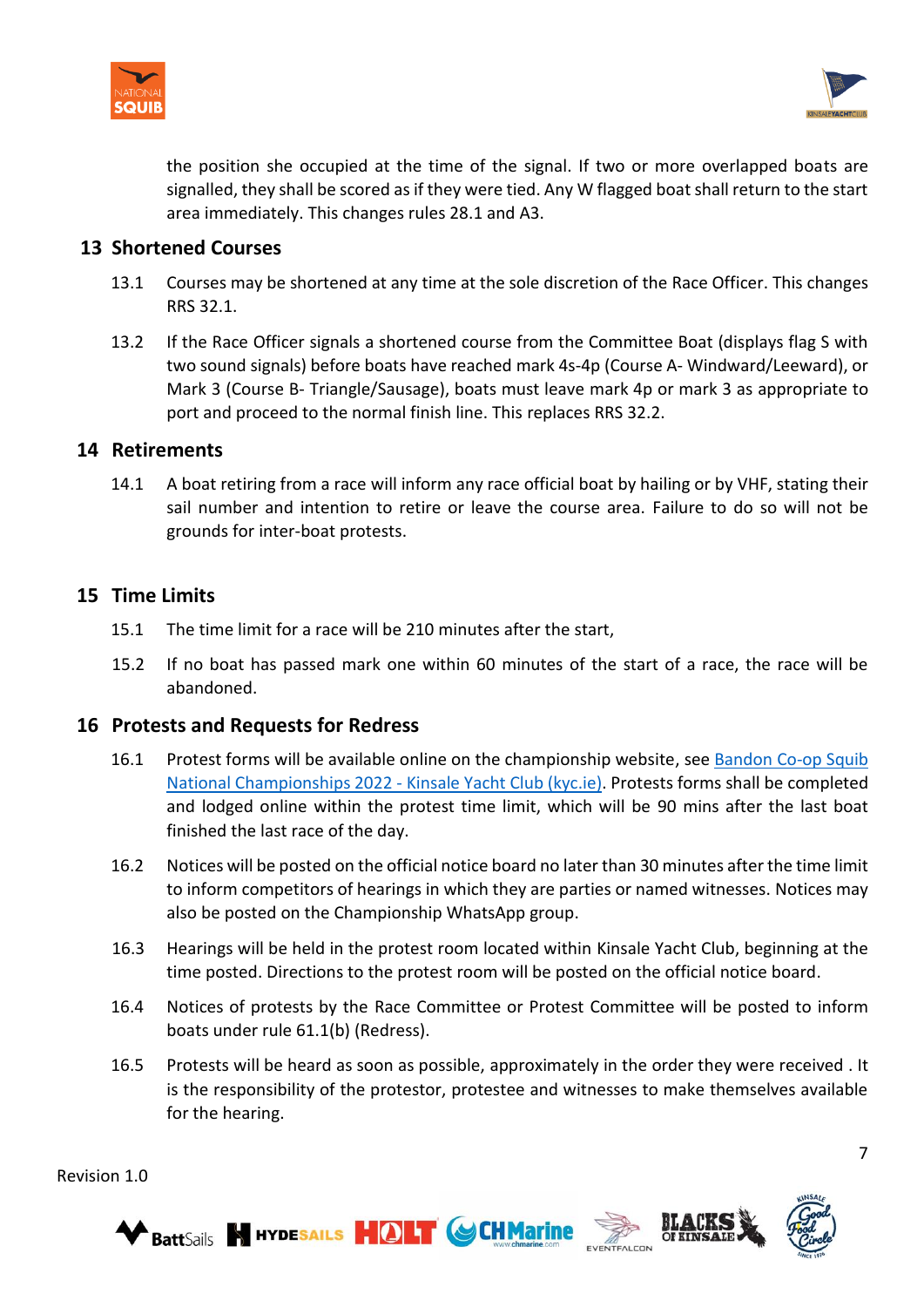



- 16.6 On the last day of the regatta a request for reopening a hearing under RRS 66 shall be delivered:
	- 16.6.1 Within the protest time limit if the party requesting reopening was informed of the decision on the previous day.
	- 16.6.2 No later than 30 minutes after the party requesting reopening was informed of the decision on that day. This changes RRS rule 66.
- 16.7 On the last day of racing a request for redress based on a jury or Protest Committee decision under RRS 62.2 shall be delivered no later than 30 mins after the decision was posted
- 16.8 To request a correction of an alleged error in posted race or series result a boat shall complete a Scoring enquiry form available online.

#### **17 Scoring**

- 17.1 The low point scoring system of RRS appendix A will apply.
- 17.2 Eight Championships races are scheduled. Three races are required to be completed to constitutes a series.
- 17.3 When fewer than four races have been completed, a boat`s series score will be the total of her race scores.
- 17.4 When four or more races have been completed a boat`s series score will be the total of her race scores, excluding her worst score.
- 17.5 When eight races have been completed a boat`s series score will be the total of her race scores, excluding her worst two scores.
- 17.6 Fleet Allocations Gold and Silver fleets for both the Squib Nationals and Irish Squib Nations shall be designated as follows.
	- 17.6.1 Squib National Championships Gold, and Silver fleets will be allocated based on the overall results of the first 3 Championship races sailed. The Race Committee reserves the right to allocate boats to each fleet.
	- 17.6.2 Irish Squib National Championships Gold and silver fleets will be allocated based on the overall results on completion of the final race of the Championships.

#### **18 Safety Regulations**

- 18.1 In addition to the safety items required by class rules, it is recommended competitors carry a suitable compass and a VHF radio.
- 18.2 Competitors are reminded not to interfere with shipping and ferries whilst sailing to and from the race area, particularly in the harbour area. Failure to comply with this instruction







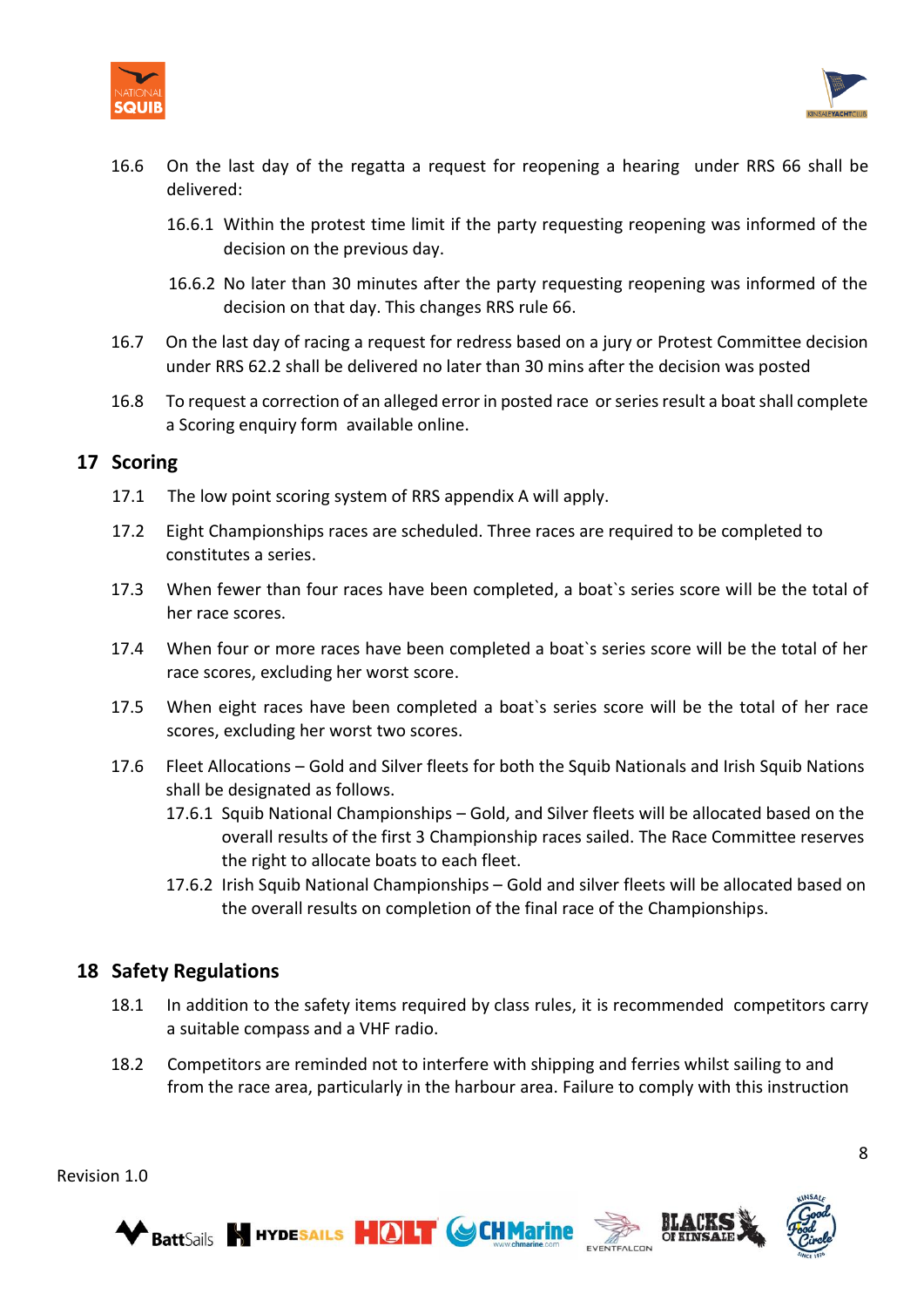



may result in disqualification or other such penalty or action as the Race Committee deems appropriate.

- 18.3 In accordance with Irish Law, competitors shall always wear personal flotation devices when afloat, except briefly while changing or adjusting clothing or personal equipment. This changes rule 40. Wet suits and dry suits do not constitute personal flotation devices.
- 18.4 Failure to wear a personal floatation device shall not be grounds for inter-boat protests.
- 18.5 Competitors should familiarise themselves with Kinsale Harbour to ensure safe passage to and from the race area. Competitors should adhere to the navigation channel, particularly around low water.

Competitor's attention is drawn to 'Farmer's Rock' located on the Western shore of the outer harbour, South of Money Point. Competitors should treat it as a hazard to navigation and give it a wide berth.



*Hazard to Navigation -Framers Rock*

#### **19 Replacement of Crew or equipment**

- 19.1 Substitution of damaged or lost equipment will not be permitted unless authorised by the Race Committee. Requests for substitution shall be made to the Race Committee at the first reasonable opportunity.
- 19.2 Substitution of competitors shall not be allowed without prior written approval of the Race Committee.
- 19.3 Request for substitution of crew and the request for substitution of equipment forms are available at the race office and shall be submitted there for consideration by the Race Committee.
- 19.4 In an emergency, or on a downwind leg of the course, the helmsman may hand over to the crew member who is not a member of the NSOA.

9





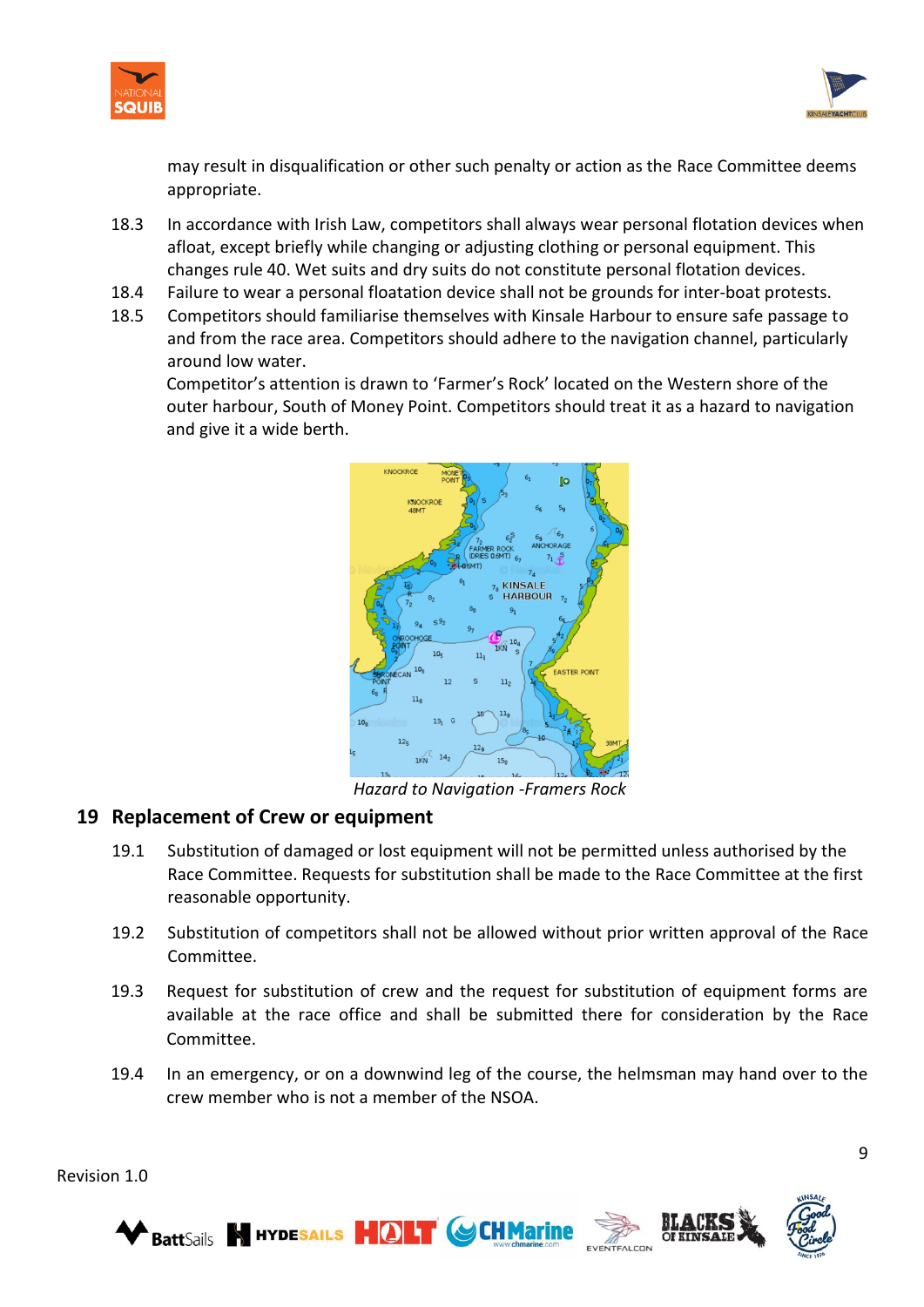



#### **20 Equipment and Measurement checks**

- 20.1 Pre-Championships measurement checks shall take place in accordance with the SI 5.
- 20.2 A boat or equipment may be inspected at any time for compliance with the class rules and sailing instructions. On the water, a boat may be instructed by a Race Committee inspector or measurer to proceed immediately to a designated area for inspection.

#### **21 Waste Disposal**

- 21.1 The 2022 Squib Nationals is a registered Clean Regatta event. Competitors are requested to ensure every effort is made to align with Clean Regatta [Best Practices | Sailors for the Sea](https://www.sailorsforthesea.org/programs/clean-regattas/best-practices)
- 21.2 Filtered drinking water is available in the yacht Club dinghy park and at the top of the marina to encourage competitors to use reusable drinking bottles instead of single use plastics.
- 22.3 Competitors are reminded of their obligation under Rule 55, 'Trash Disposal'. All waste materials should remain on board and be disposed of in an appropriate manner using the waste and recycling bins available in the yacht Club dinghy park.

#### **22 Haul-out Restrictions**

- 22.1 All boats shall be launched before 1255 on Sunday 19<sup>th</sup> June and shall not be hauled out before the end of the Championships except with and according to the terms of prior permission of the Race Committee. Any boat so authorised shall not be scrubbed or cleaned below the waterline other than is necessary to effect repairs and shall be re-launched as soon as is possible.
- 22.2 Boats shall not be cleaned below the waterline, or plastic pools or equivalent used, after 1255 on Sunday 19<sup>th</sup> June until the end of the Championships.

#### **Radio Communication**

- 22.1 VHF channel **69** shall be used for Race Committee radio communications.
- 22.2 Except in an emergency, a boat while racing shall neither make nor receive communications which are not available to all boats.
- 22.3 The use of "smart" watches or devices displaying GPS derived information such as speed and course over ground are prohibited.

#### **23 Prizes**

- 23.1 Prizes will be awarded as described in NOR 23
- 23.2 The Holt daily prize-giving shall take place in Kinsale Yacht Clubhouse from 1800 hrs onwards daily.





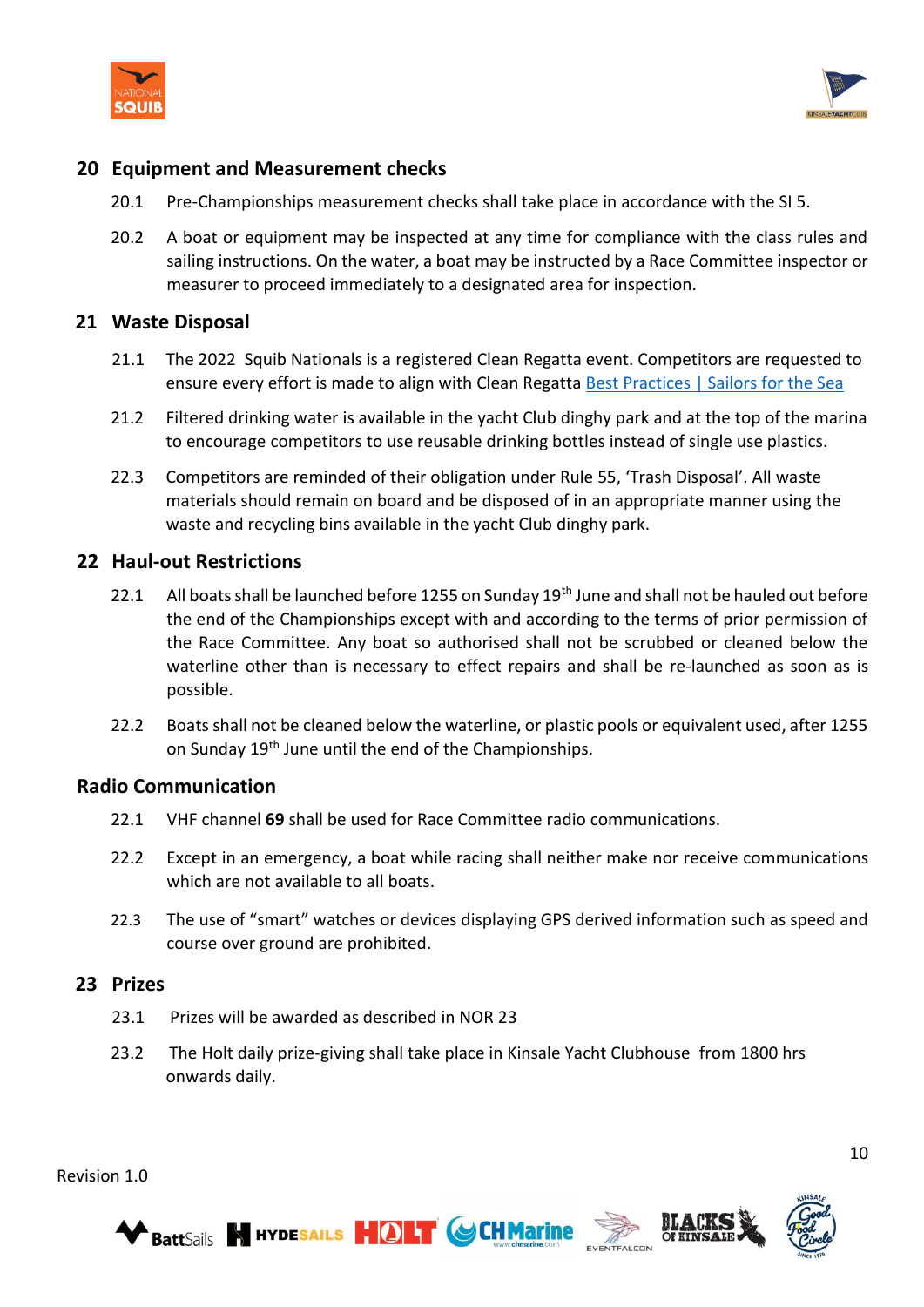



23.3 The Championship prize-giving dinner shall take place in the Trident Hotel on Friday 24th June from 1930hrs

#### **25 Data Protection**

- 25.1 Kinsale Yacht Club, the NSOA and ISC have determined they have a Legitimate Interest to process your personal data for the purposes of the promotion, management, and reporting of the Squib National Championships. Kinsale Yacht Clubs privacy policy provides further details of how your personal data is processed, see Privacy Policy - [Kinsale Yacht Club](https://www.kyc.ie/privacy-policy/)  [\(kyc.ie\)](https://www.kyc.ie/privacy-policy/)
- 25.2 Should you require any additional information on how Kinsale Yacht Club processes your personal data, opt out or wish to lodge a complaint, please contact [info@kyc.ie](mailto:info@kyc.ie)

#### **26 Risk Statement**

- 26.1 Rule 4 of the racing rules of sailing states: "The responsibility for a boat's decision to participate in a race or to continue racing is hers alone."
- 26.2 Kinsale Yacht Club members, employees and agents thereof, volunteers race officials, the NSOA, the ISC and all sponsors are providing this series of races only on the understanding that they bear no responsibility for any loss, damage, injury or inconvenience to the boats or persons however arising, directly or indirectly by any accident or wrongful negligent act, default or omission of any member or any other person during the Squib National Championships or any other related activity. Owners shall acknowledge their responsibilities on the official entry form and draw the attention of their crew to this disclaimer before the start of any race
- 26.3 Sailing is by its nature an unpredictable sport and therefore inherently involves an element of risk. By taking part in the regatta, each competitor agrees and acknowledges that.
	- 26.3.1 They are aware of the inherent element of risk involved in the sport and accept responsibility for the exposure of themselves, their crew and their boat to such inherent risk whilst taking part in the regatta.
	- 26.3.2 They are responsible for the safety of themselves, their crew, their boat, and their other property whether afloat or ashore.
	- 26.3.3 They accept responsibility for any injury, damage or loss caused by their own actions or omissions.
	- 26.3.4 Their boat is in good order, equipped to sail in the regatta and they are fit to participate.
	- 26.3.5 The provision of a race management team, patrol boats and other officials and volunteers by the regatta organiser does not relieve them of their own responsibilities.



11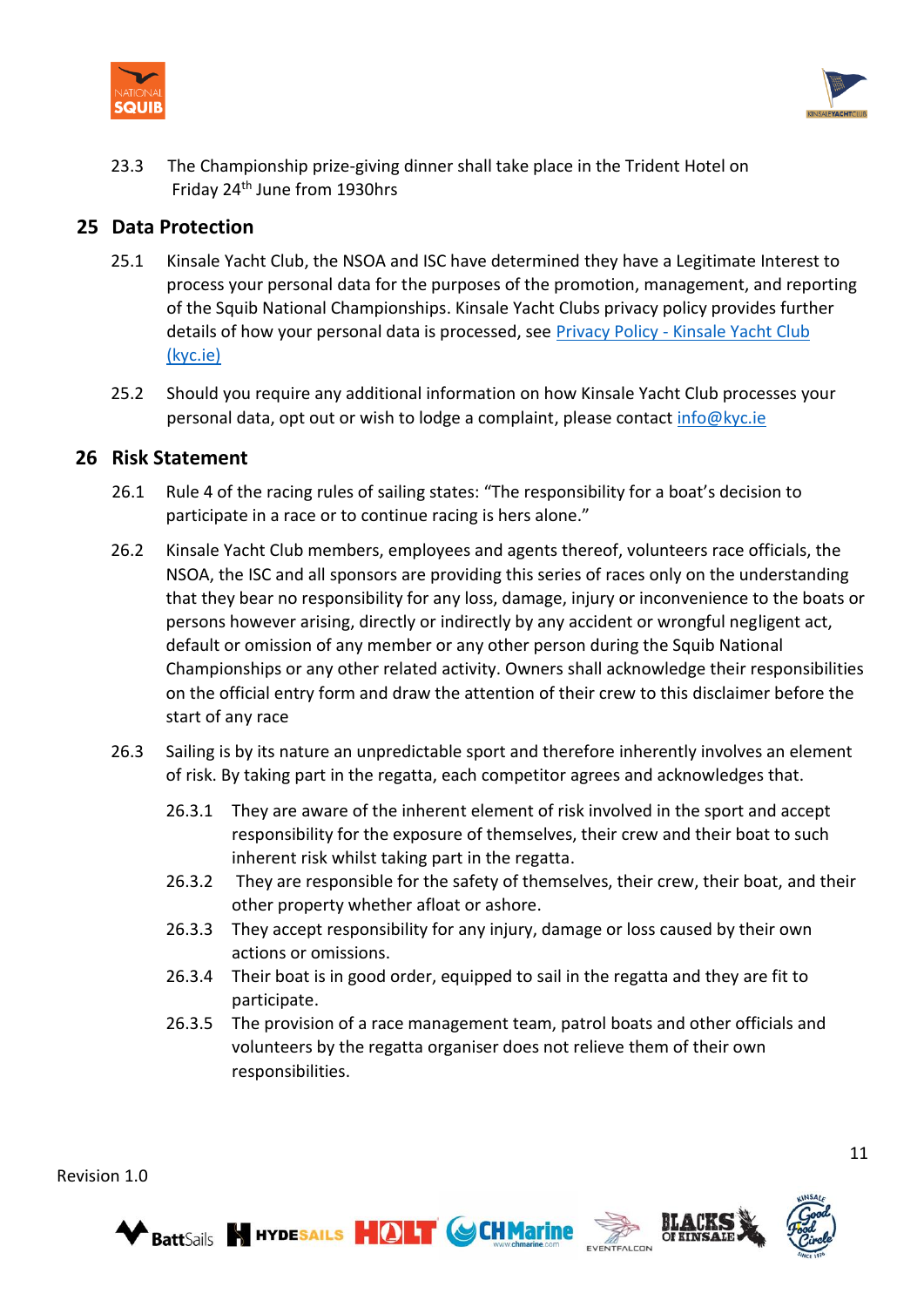



- 26.3.6 The provision of safety boat cover is limited to such assistance, particularly in extreme weather conditions, as can be practically provided in the prevailing circumstances.
- 26.3.7 It is their responsibility to familiarise themselves with any risks specific to this venue or this regatta drawn to their attention in any rules and information produced for the venue or regatta and to attend any safety briefing held for the regatta.
- 26.3.8 The fact that the Race committee conducts inspections of a boat does not reduce the responsibilities of each competitor to ensure complies with this instruction.

#### **27 Insurance**

27.1 It is the duty of each boat owner to have his/her boat adequately insured against any risk, including civil responsibility to third parties and to ensure that such insurance remains valid for the entirety of the Championships.

#### **28 Emergency Response**

28.1 In the event of an on the water emergency, the Championship Emergency Response plan shall be invoked. The Race Committee shall be responsible for the coordination of any such response.







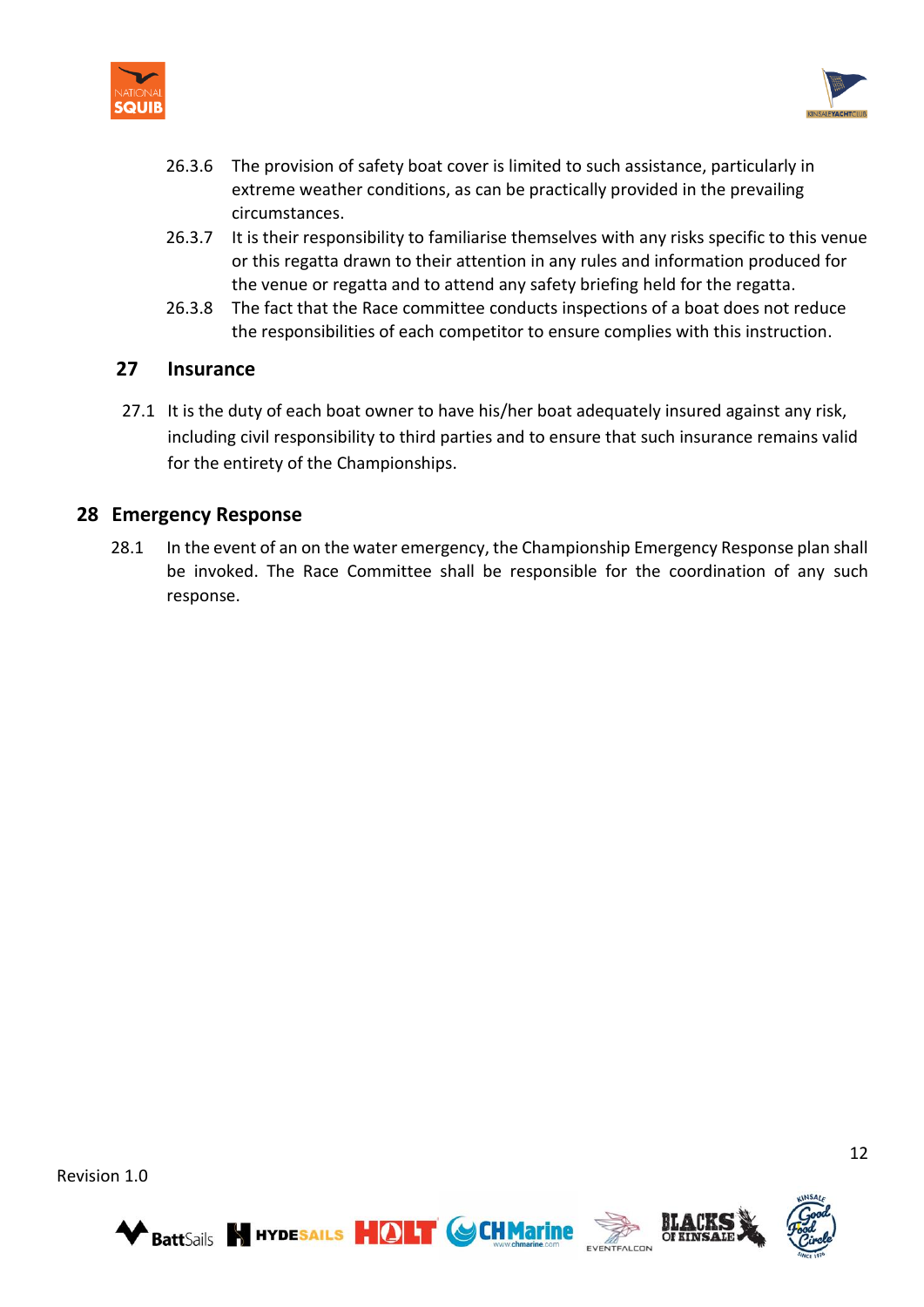



### **Appendix A, Kinsale Racing Area**



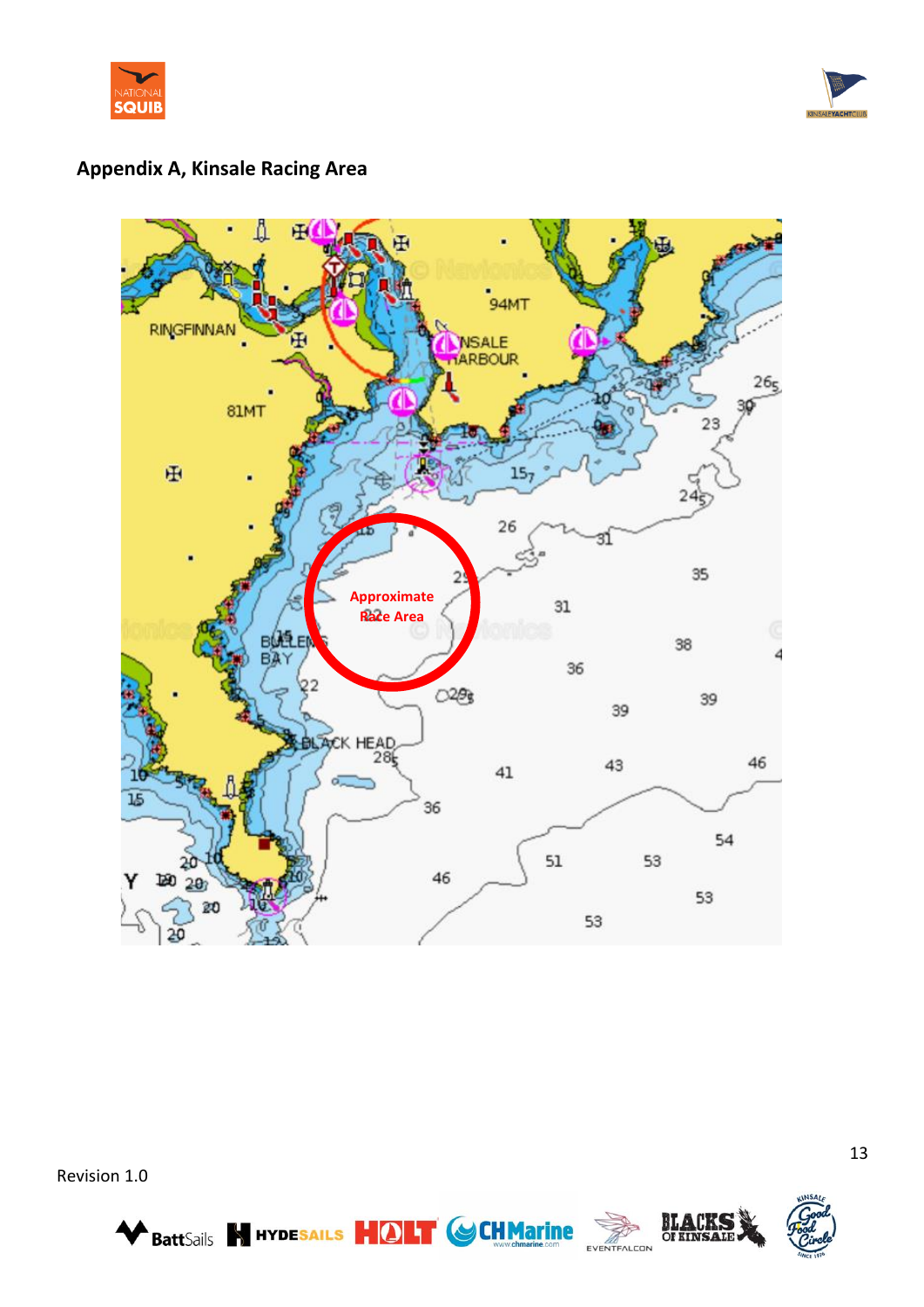



### **Appendix B, Course Configuration**



| <b>Course WL</b> | Windward / Leeward                                                              |        |
|------------------|---------------------------------------------------------------------------------|--------|
| <b>Signal</b>    | <b>Mark Rounding/Passing Order</b>                                              |        |
| WL1              | Start $-1 - 1a - 2P$ – Finish                                                   | 1 Laps |
| WL <sub>2</sub>  | Start $-1 - 1a - 2S/2P - 1 - 1a - 2P$ - Finish                                  | 2 Laps |
| WL3              | Start - 1 - 1a - 2S/2P - 1 - 1a - 2S/2P - 1 - 1a - 2P - Finish                  | 3 Laps |
| WL4              | Start - 1 - 1a - 2S/2P - 1 - 1a - 2S/2P - 1 - 1a - 2S/2P - 1 - 1a - 2P - Finish | 4 Laps |

Revision 1.0